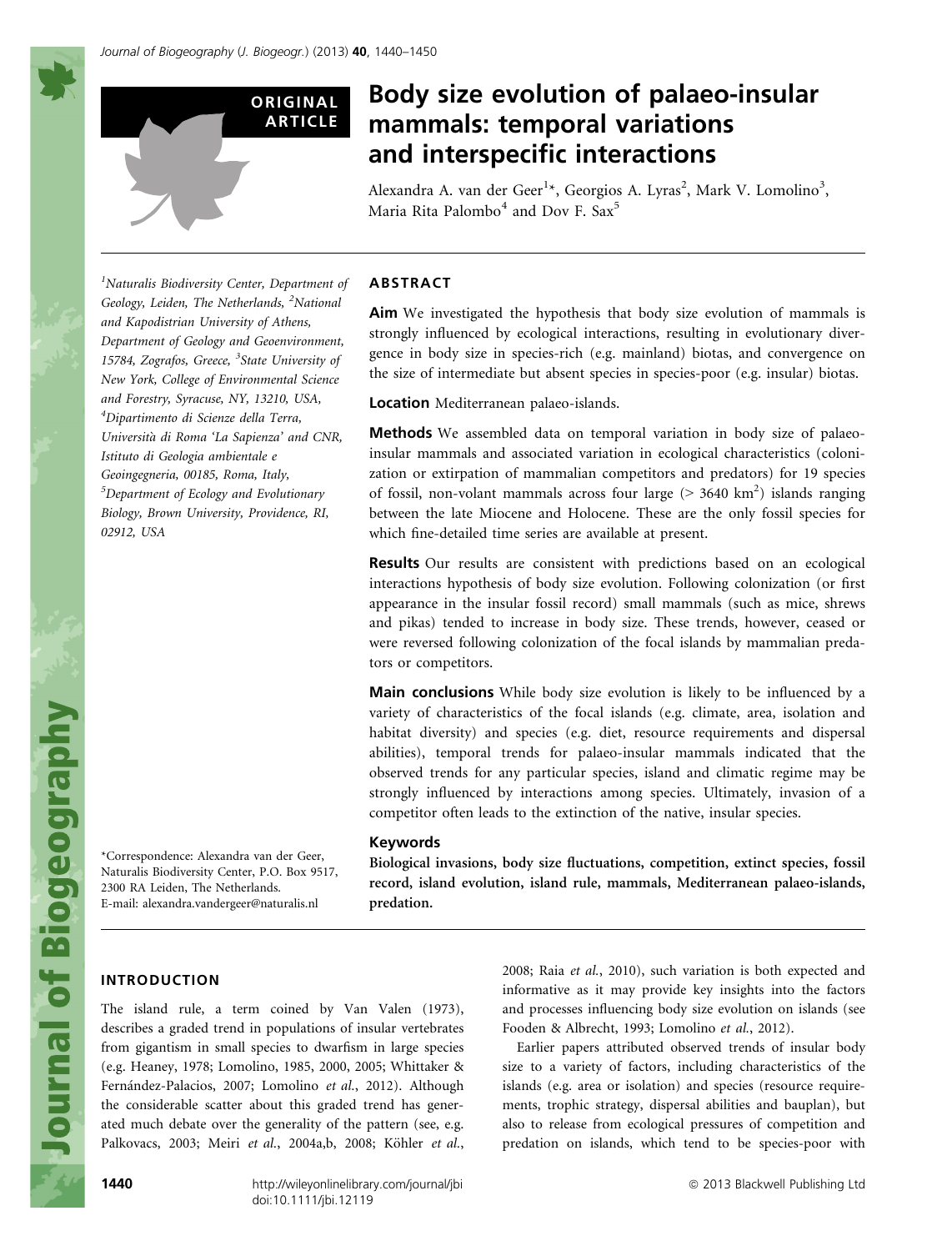regard to mammals that often dominate mainland communities (see, e.g. Case, 1978; Heaney, 1978; Lomolino, 1985, 2000, 2005; Brown et al., 1993; Fooden & Albrecht, 1993; Simberloff et al., 2000; Grant & Grant, 2006; Millien, 2006; Meiri et al., 2011). That is, in species-rich systems, competition and predation are hypothesized to result in ecological displacement and diversification among resident species, e.g. predatory pressures resulting in small prey becoming smaller and large prey becoming larger. In species-poor communities, release from the pressures of these ecological interactions reverses these trends and the few or sole resident species converge on intermediate body sizes. In a recent and comprehensive investigation of the causality of the island rule in extant mammals, Lomolino et al. (2012) found further support for the contextual and multifactoral nature of processes influencing body size evolution. The patterns observed for extant insular mammals are consistent with the hypothesis that body size evolution is influenced by selective forces whose importance and nature of influence varied in a predictable manner with characteristics of the species (in particular, their ancestral body size and diet) and the islands (area, isolation and climate), and with ecological interactions among mammals.

Despite some exceptions, body size variation among palaeoinsular mammals is generally consistent with the graded trend of the island rule (see e.g. Sondaar, 1977; Lister, 1989, 1996; Roth, 1992; van den Bergh et al., 1996; Palombo, 2004, 2007, 2009; Palombo & Giovinazzo, 2005; Millien, 2006; Raia & Meiri, 2006; Bromham & Cardillo, 2007; de Vos et al., 2007; van der Geer, 2008; Lyras et al., 2008, 2010; Weston & Lister, 2009). Palaeo-insular mammals, however, exhibit much more extreme cases of gigantism and dwarfism than living species (examples in van der Geer et al., 2010).

Nonetheless, several cases were noted among small mammals where body size evolution in palaeo-insular taxa is not constant or unidirectional (Freudenthal, 1976, 1985; Mayhew, 1977; Butler, 1980; Angelone, 2007; Boldrini, 2008; Rinaldo & Masini, 2009; Melis et al., 2012). In fact, in these cases, trends opposite to those predicted (small mammals getting smaller again) are observed during some time spans. Generally, these temporal fluctuations are explained as being due to climatic changes (e.g. McFarlane et al., 1998, for Amblyrhiza), but colonizations by mammalian competitors or predators may play a substantial role as well (Bover & Alcover, 2008).

The fossil record and, in particular, time-sequenced series of body size variation within insular lineages provides a potentially powerful insight into the causality of body size evolution on islands and an ecological hypothesis of body size evolution which asserts that body size evolution is strongly influenced by ecological interactions. The purpose of this paper is to further evaluate this hypothesis – by testing the following predictions.

1. Following colonization of islands lacking mammalian competitors and predators, small mammals will increase in body size (we define 'small' as mainland, ancestral mammals of less than c. 3 kg body mass; see Lomolino et al., 2012).

2. The observed trend in temporal variation predicted above should cease or be reversed when the focal island is colonized by mammalian predators or competitors. Studies of extant taxa indicate that invading species may alter the evolutionary pathway of native species by competition, niche displacement, predation, and ultimately extinction (Mooney & Cleland, 2001), although available evidence suggests that extinction is much more likely to be driven by predation than by competition (Sax & Gaines, 2008). We expect that these patterns will apply to the fossil record as well.

### MATERIALS AND METHODS

#### Selected taxa

Our data include only taxa that are represented by a time series that includes populations of the ancestral form, one or more intermediate stages, and at least one moment in time where a change in the ecological assemblage was recorded and that were recovered from sites where all relevant contemporaneous taxa occur as well so that co-existence is proven. Large mammals are not included in our data set because their fossil record lacks sufficient time series with multiple stages and colonization or extinction of mammalian competitors or predators. Fossils of small mammals, for the majority preserved as teeth in owl pellets, are much more numerous and often found throughout a stratigraphical succession. Even so, extensive time series for small mammals are extremely rare because of the limited chronological range of continuous sedimentary sequences exposed in the fossiliferous sites on most palaeo-islands.

We have also included the criterion that each time series should be limited to periods during which the physiographic features of the islands were relatively constant, thus controlling for some factors extrinsic to our ecological hypothesis of body size evolution. However, because climatic conditions sometimes varied substantially during the time periods included in our study, and body size is often correlated with climatic conditions, especially temperature (Bergmann, 1847; Rensch, 1938; Mayr, 1956; Smith et al., 1995; Smith & Betancourt, 2003; Millien et al., 2006; Lomolino et al., 2012), we also present data on temperature variation where available.

Limited by these criteria, our data included temporal variation for 19 late Miocene to Holocene species belonging to eight insular lineages across four palaeo-islands (see Appendix S1 in Supporting Information; nomenclature follows van der Geer et al., 2010). This set comprises all available time series that meet the required conditions as given above (Fig. 1).

### Biochronology

Biochronology is used here as a means of ordering the sites due to the scantiness of firm geochronological contraints and reliable absolute datings and the lack of continuous strati-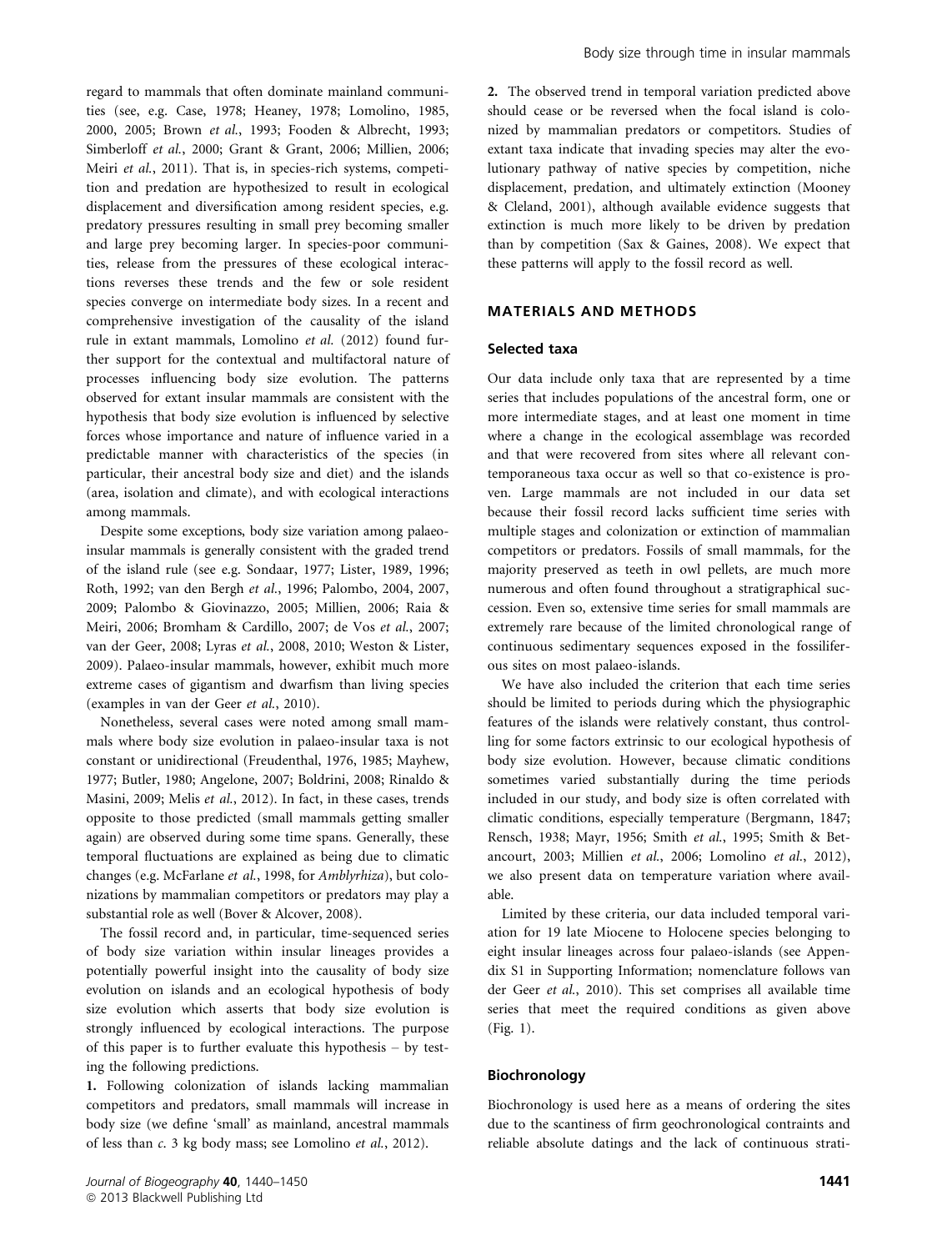

Figure 1 (Top) Location of four Mediterranean islands with a record of fossil mammals sufficient to analyse body size evolution through time. (Below) Fossil sites mentioned in the text or the figures. Note that the islands are not drawn to the same scale. Majorca: 1, Son Muleta; 2, Cova Estreta; 3, Calo den Rafelino; 4, Son Bauza. Sardinia: 1, Dragonara; 2, Tavolara; 3, Capo Figari; 4, Monte Tuttavista; 5, Corbeddu. Crete: 1, Stavros; 2, Cape Meleka; 3, Liko; 4, Gerani; 5, Koumpes; 6, Bali; 7, Milatos; 8, Siteia; 9, Karoumbes; 10, Xeros.

graphic sequences. Biochronological principles include first and last appearances, associations of taxa recognized as being peculiar to a biochron and evolutionary trends in phyletic lineages, in this case mainly tooth morphology. Perhaps the most debated assumption of biochronology is the principle of irreversibility, in particular the loss of complex characters (part of 'Dollo's law'; Dollo, 1893). Many recent studies (see Appendix S1 for evaluation) found violations of this law, claiming loss and subsequent recovery of functionalities and/ or elements, including even wings and digits. However, Goldberg & Igic (2008) have shown that the methods used in these studies are flawed. That means that at the present stage of knowledge, there is no hard evidence that the loss of complex character states would be reversible. As long as this issue remains unresolved, we consider the evolution of complex character states to be irreversible. In addition, our case is strengthened because we would have to assume the simultaneous reversal of two independent characters (body size plus molar size or morphology). Reverse evolution is rarely possible but falls even further in likelihood as the complexity of adaptation increases (Tan et al., 2011), where we consider a combination of characters a case of increased complexity. In addition, for Majorca, Crete and Gargano, the chronology is not based on the target species only but also on co-occuring taxa (see Appendix S1 for details), which further adds to the robustness of our biochronology. The weakest chronology is that for the Kritimys catreus zone of Crete, as it was established practically only on molar size. Only the geologically first and last sites with Kritimys are firmly established, whereas the ordering of the other sites is weak.

Ongoing dating work may eventually alter some of the sequences presented here, but even though some age order-

1442

ing is not robust, the basic conclusions are, because the most relevant part of the sequences is the moment when an interfering taxon appears for the first time in the fossil record. The timing of these arrivals is supported by the biostratigraphy, and for Majorca also by absolute datings. For a detailed account of the biochronology per site, see Appendix S1.

### Body size index

Our analyses were based on relative size  $(S_i)$ , which is defined as mass of insular form divided by that of its ancestor – values greater than 1.0 indicate a trend towards gigantism, and those less than 1.0 indicate a trend towards dwarfism. Body size of insular fossil species and their mainland ancestors were calculated using taxon-specific equations for estimating body masses (see Appendix S1 for details and references) based on data measured directly from specimens in museum collections or given in the literature.

### Ecological assemblages

Data on the presence of competitors and predators included species of mammals most likely to directly interact with the focal insular species, present in the same locality (Table 1; for details, see Table S15 in Appendix S1). Ecological interactions with reptilian predators and competitors, although potentially interesting, were not taken into account as we are assuming that (1) ecological interactions, especially competition, is more intense between more closely related species, (2) in comparison to birds and reptiles, the occurrence of mammals on the focal islands was more variable over space and time, thus forming the primary treatment variable in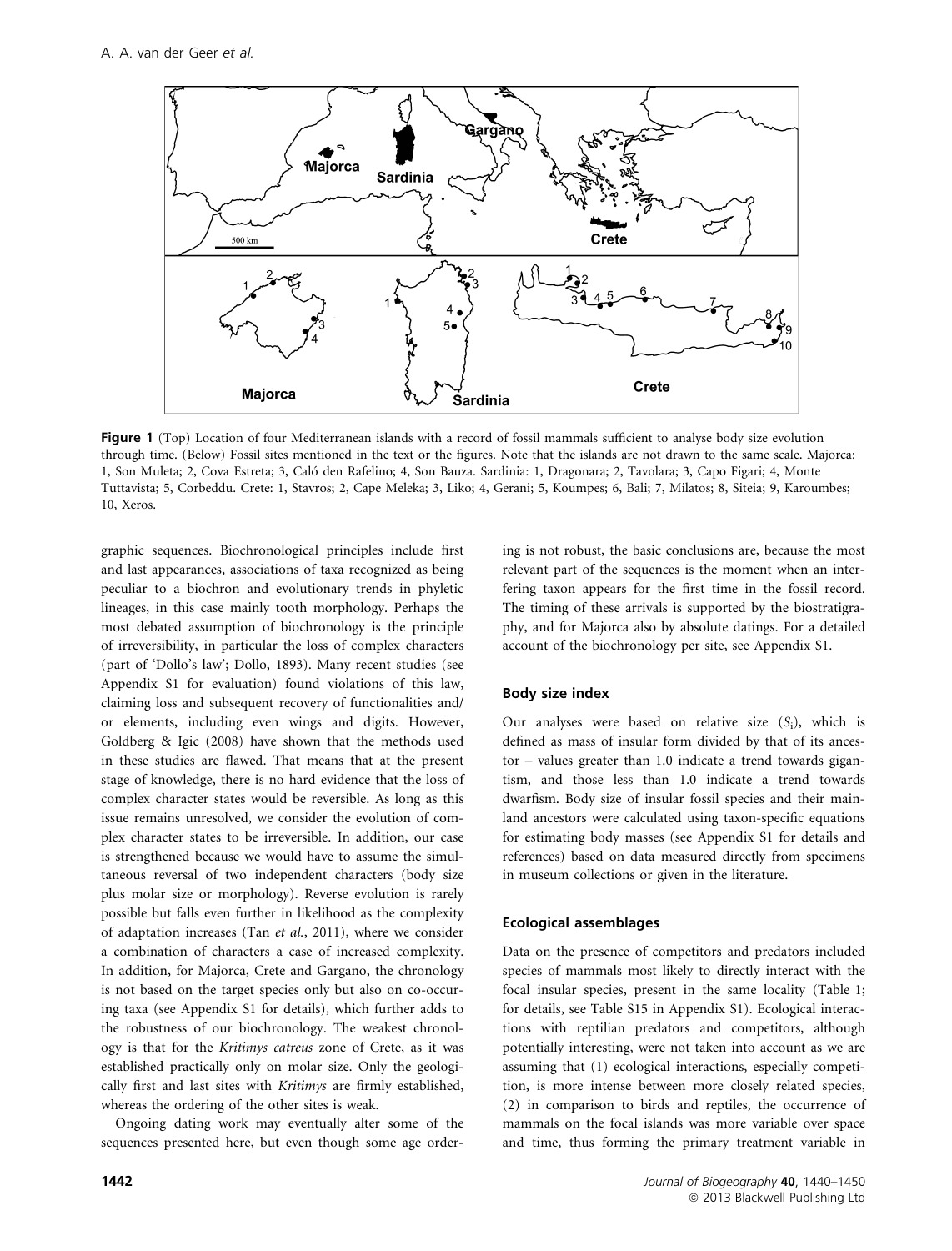Table 1 List of mammalian competitors and predators that are most likely to have interacted with the focal insular taxa to illustrate the extent of potential ecological release. The competitors and predators are found together with the target species in the same locality and horizon in all cases, except for Lutrogale cretensis and Paralutra garganensis. These otters are found only in one or two localities (Liko and Fina/Gervasio, respectively) and their presence throughout the biozone is conservatively assumed on the ground of lack of evidence for faunal turnovers. For complete fossil fauna lists, see Table S15 in Appendix S1.

| Terminal species of insular lineage | Palaeo-island | Competitors                                                                                               | Predators                                                                                                                                     |
|-------------------------------------|---------------|-----------------------------------------------------------------------------------------------------------|-----------------------------------------------------------------------------------------------------------------------------------------------|
| Lagomorpha                          |               |                                                                                                           |                                                                                                                                               |
| Prolagus sardus                     | Sardinia      | Microtus (Tyrrhenicola), Rhagamys orthodon                                                                | Cynotherium sardous, Enhydrictis<br>galictoides; during the early<br>Pleistocene perhaps also Pannonictis<br>and Mustela                      |
| Rodentia                            |               |                                                                                                           |                                                                                                                                               |
| Hypnomys morpheus                   | Majorca       | Only during Holocene Eliomys quercinus                                                                    | None                                                                                                                                          |
| Kritimys catreus                    | Crete         | Just before extinction Mus batei                                                                          | None; just before extinction perhaps<br>Lutrogale cretensis                                                                                   |
| Mus minotaurus                      | Crete         | Kritimys for the earliest species (Mus batei),<br>Mus musculus just before<br>extinction; in between none | Lutrogale cretensis; just before extinction<br>perhaps Meles meles and Marten foina                                                           |
| Mikrotia (three lineages)           | Gargano       | Stertomys and other Mikrotia; in<br>the earlier part also Hattomys                                        | Paralutra garganensis                                                                                                                         |
| Hattomys gargantua                  | Gargano       | Stertomys, Mikrotia                                                                                       | Paralutra garganensis                                                                                                                         |
| Insectivora                         |               |                                                                                                           |                                                                                                                                               |
| Nesiotites hidalgo                  | Majorca       | Only during Holocene<br>Eliomys quercinus and Apodemus sylvaticus                                         | None                                                                                                                                          |
| Crocidura zimmermanni               | Crete         | None during the Pleistocene; during the Holocene<br>Crocidura suaveolens and Suncus etruscus              | None during Kritimys faunal complex,<br>Lutrogale cretensis during Mus faunal<br>complex; during the Holocene Meles<br>meles and Marten foina |

this study, and (3) the degree to which our assumptions are wrong would only add to unexplained error or produce results counter to our preditions. In addition, large reptiles such as varanids that exert signifcant predatory pressure on mammals did not occur on our islands during the relevant time range. The reptilian predators are limited to snakes and lizards.

Possible mammalian predators and competitors were identified by consulting the lists of species found in local faunal assemblages to which the focal species belongs. A few remarks are, however, needed. We consider Mus a competitor for Kritimys as they are both Murinae sharing basic dental features. For Hypnomys, one of the Holocene competitors was the garden dormouse (Eliomys), which is closely related to the ancestral form of Hypnomys. The other Holocene competitor, perhaps to an even greater extent, was the wood mouse (Apodemus), as Hypnomys had a semi-fossorial (Bover et al., 2010) or terrestrial lifestyle (Hautier et al., 2009) in comparison to the more arboreal habitats of Eliomys. Hypnomys morpheus had shifted its ecological niche towards a more omnivorous and abrasive diet (Hautier et al., 2009), probably increasing niche overlap with murids (Apodemus in this case). The same garden dormouse also competed with Nesiotites, because Eliomys quercinus is partly insectivorous and a predator of molluscs and insect larvae (Ognev, 1963) and as such is a likely competitor of a large shrew. The early Pliocene hamster Tragomys macpheei is not considered a competitor for the earliest Hypnomys or Nesiotites because it has a

high-crowned, selenodont dentition, very unlike that of dormice and shrews. The murid Rhagamys, with its specialized high-crowned dentition, might theoretically have been a partial competitor for Prolagus. Also, the field mouse (Microtus) is tentatively considered a competitor during the late early Pleistocene–Holocene for Prolagus as it eats grasses and maybe sedges as do pikas (tentatively, because their size difference is considerable). During the early Pleistocene, Pannonictis and Mustela may have caused some additional predation pressure on Prolagus for an unknown time span. For Prolagus during the Holocene, direct competition was perhaps not the case, but possibly the combined effect of rats, (wood) mice, dormice and for a while Microtus that survived until the Bronze Age was significant. Humans exerted a predation pressure to some extent, because burnt Prolagus bones are a common finding in archeological contexts.

### Statistical analysis

Given the limited nature of the fossil record, statistical analyses are limited to binomial tests (calculating cumulative probabilities, with a priori probability of success  $= 0.5$ ; Microsoft Excel 2007) of our two primary predictions: (1) that on islands lacking mammalian competitors and predators, focal species of small mammals exhibit temporal trends of increasing body size (i.e. more instances of increases than we would expect by chance), and (2) that the tendency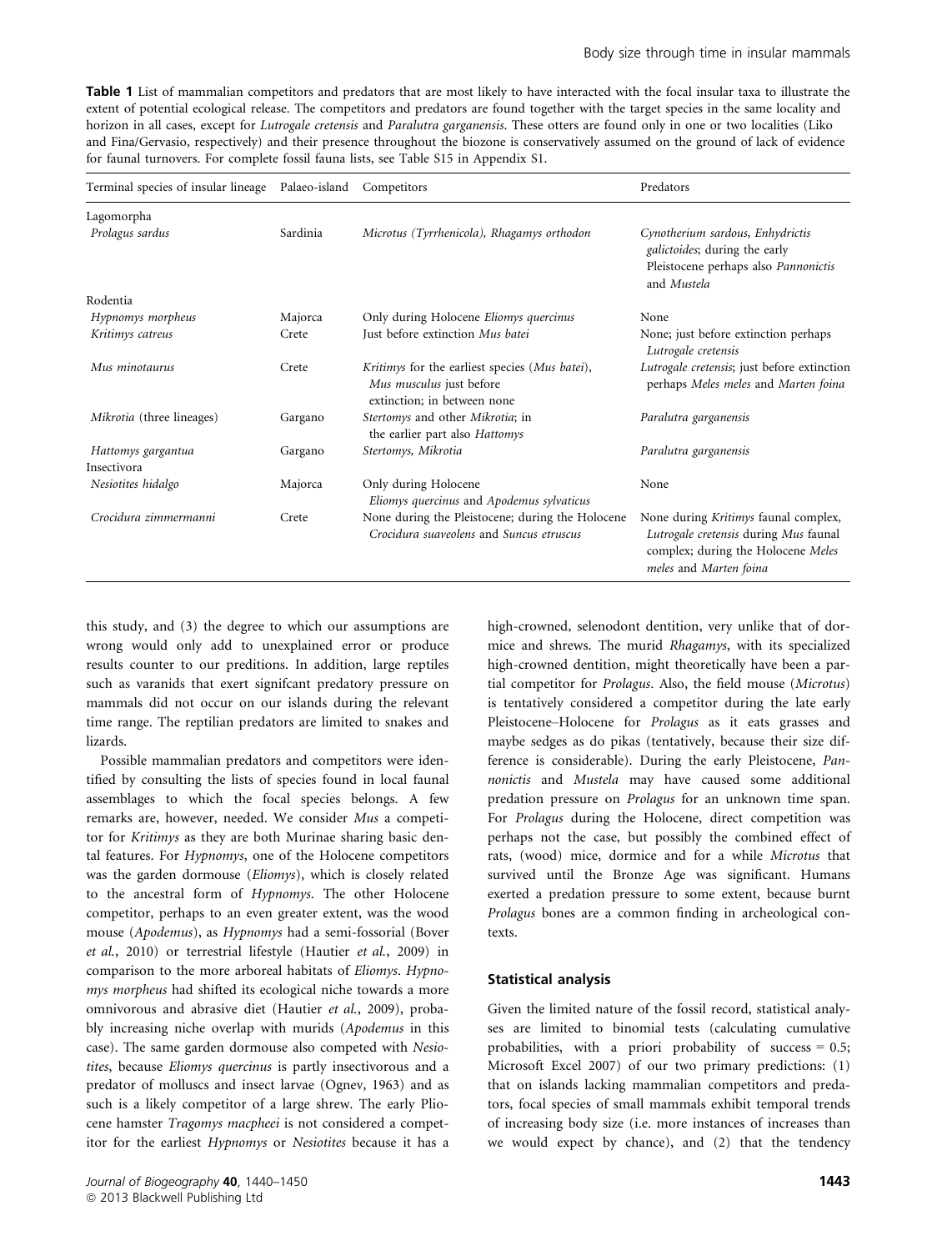towards increases in body size is lower (closer to random expectations) once an island has been colonized by mammalian competitors or predators. The null predictions are thus of equal frequencies of increases and decreases, whether mammalian predators and competitors are absent or present.

### RESULTS

Temporal trends in body size of focal species were consistent with predictions of the ecological hypothesis of body size evolution (see Figs 2–5 and Tables S13 & S14 in Appendix S1). When tabulated over all time periods, species and islands, we recorded twelve cases of increased and four cases of decreased body size when mammalian predators and competitors were absent ( $P = 0.0384$ , binomial test; see Table S13 for details about the recorded intervals matching with the graphs in Figs 2–4). In contrast, the trend towards gigantism was much less pronounced when mammalian predators or competitors were present (27 increases and 20 declines in body size;  $P = 0.1908$ ). Removal of the two species with the highest occurrence (Mikrotia and Mus) did not alter results for when predators and competitors were absent, but did result in seven increases and nine declines in body size in the presence of predators and competitors (again, a non-significant trend,  $P = 0.4018$ .

#### Species accounts

#### Crete

Kritimys – The body size of the Cretan rat (Kritimys), represented by the chronospecies Kritimys aff. K. kiridus, K. kiridus and K. catreus (from old to young; Fig. 2, Table S1 in Appendix S1) gradually increased with a slight decrease at the level of Karoumpes 4 (where molars from an embedded breccia boulder – base – are larger than those of the younger, surrounding deposits – top; Mayhew, 1977), and a peak at the level of Bali. After colonization by Mus, and just before its extinction, Kritimys exhibited a significant decrease in size.

Mus – The mouse Mus bateae increased in size and evolved into the large Mus minotaurus. It attained its largest size at the level of Milatos 2, after which its size decreased again as evidenced by Liko B (Fig. 2, Table S2 in Appendix S1). Minor fluctuations within Liko Cave (Table S3 in Appendix S1) were already noted by Mayhew (1977), who observed two opposite trends: one in a stratigraphic section at the front of the cave



Fossil sites arranged in relative chronological order from old to young

Figure 2 Temporal variation in body size  $(S_i)$  of small mammal lineages of Crete during the Pleistocene. The grey area indicates the periods of major faunal turnover and coexistence of Mus and Kritimys. Ordering of sites is based on current biostratigraphic understanding (see Appendix S1) and is liable to modification in the future; uncertainties are concentrated in parts of the sequence without change in associated fauna. The Kritimys fauna is likely to have arrived early in the Pleistocene (Mayhew, 1977; Reumer, 1986) and the second dispersal (with Mus) to have taken place in the middle of the middle Pleistocene (Kuss, 1970) [see van der Geer et al. (2010) for other possible scenarios]. For a list of likely mammalian competitors and predators (= C/P on horizontal axis), see Table 1.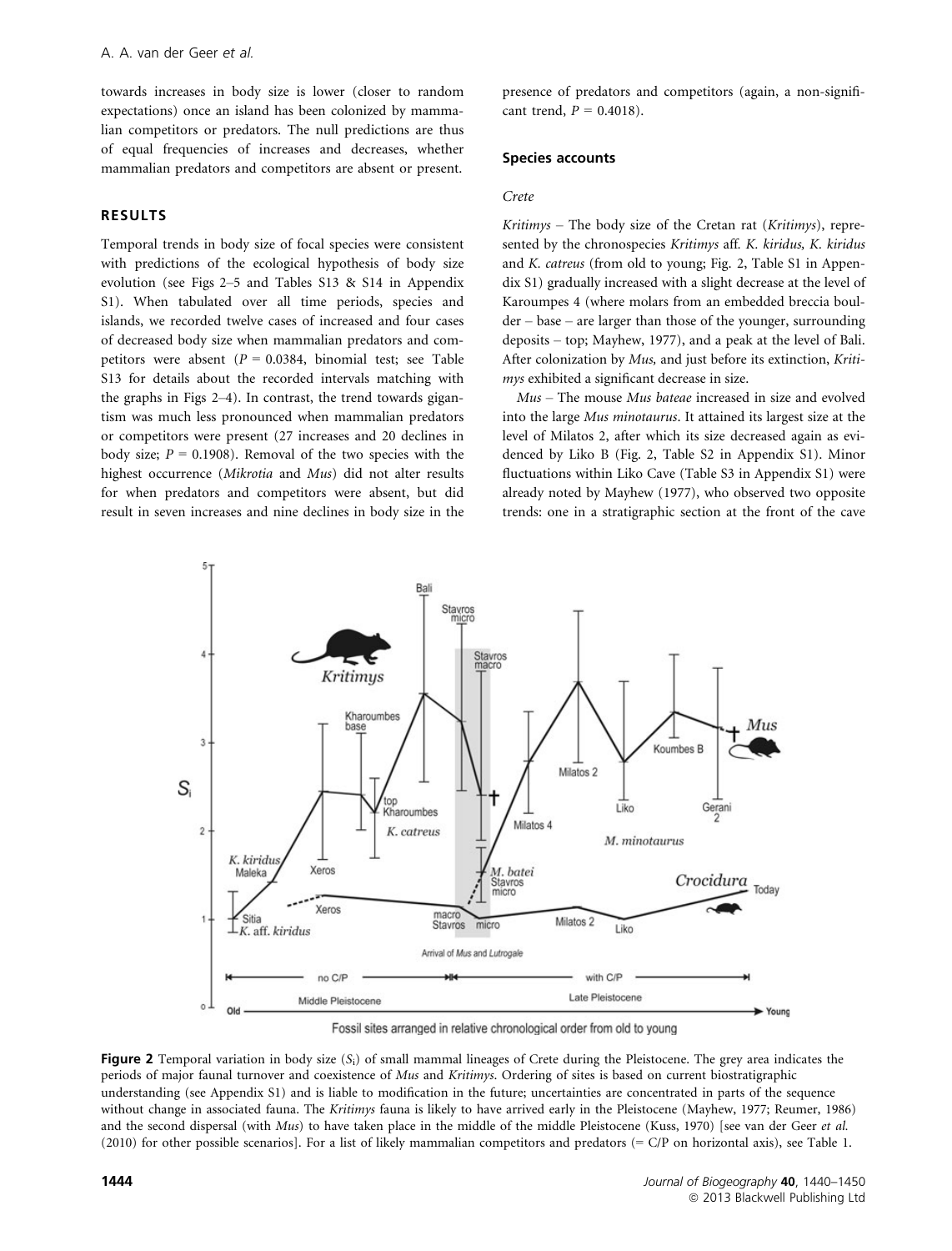

**Figure 3** Temporal variation in body size  $(S_i)$  of small mammal lineages of Majorca during the Plio-Pleistocene. The fossil sites on the right are set in an exact geochronological place but those on the left are listed in a simple chronological order because absolute dates are missing here. The order is based on the evolutionary stage of all three endemic lineages (Nesiotites, Hypnomys, Myotragus) per site; sites with only one taxon were excluded. The diagrams to the right are a detailed representation of the terminal part of the fossil record of the endemic dormouse and shrew. Grey areas indicate the arrival of alien species and the period of coexistence with the endemic species within the same site. For a list of likely mammalian competitors and predators  $(= C/P)$  on horizontal axis), see Table 1.



Figure 4 Temporal variation in size  $(S_i)$ , molar and femur length) of the ochotonid Prolagus of Sardinia–Corsica during the Pleistocene. For Corbeddu and Capo Figari, absolute datings are available; the young age of Tavolara is based on archaeological remains and the other two sites are placed relatively based on biochronological data. The Dragonara fossiliferous layer forms part of a stratigraphic succession (see Appendix S1). The diagram on the right side represents a detailed account of body size changes as recorded in fissures of Monte Tuttavista. Body mass indices  $(S_i)$  are not given here because the lower third premolar is not suitable for body mass estimations in insular Prolagus, contrary to mainland lagomorphs. Insular Prolagus species have generally relatively larger lower third premolars than their mainland relatives (Angelone, 2007), and thus would easily lead to overestimations of body mass. The ordering of the sites within Monte Tuttavista is primarily based on fauna lists but is confirmed based on evolutionary stages of molar patterns for Prolagus, Rhagamys and Microtus (see Appendix S1), co-occurring in the same fissures. For a list of likely mammalian competitors and predators (= C/P on horizontal axis), see Table 1.

and another at the back of the cave. The changes between specimens coming from the two Liko sections are considerably smaller than the general size changes of M. minotaurus between the sites. At the level of Koumbes B, M. minotaurus is again large, but not as large as at the Milatos 2 level. After Koumbes, the size of Mus decreases once more.

Crocidura – The shrew Crocidura zimmermanni exhibited only minor changes in body size (Table S6 in Appendix S1). After an initial increase, its body size decreased slightly during the middle Pleistocene as recorded in Stavros macro, reaching a lowest level coinciding with the arrival of newcomers and the smallest Kritimys kiridus, after which it steadily but marginally increased during the late Pleistocene with, again, reversals at the level of Liko Cave. The currently extant C. zimmermanni has attained the same large size  $(S_i = 1.26)$  as it had at the level of Xeros  $(S_i = 1.27;$  middle Pleistocene).

#### Balearic Islands

Hypnomys – The body size of the dormouse Hypnomys, represented by the chronospecies Hypnomys waldreni, Hypnomys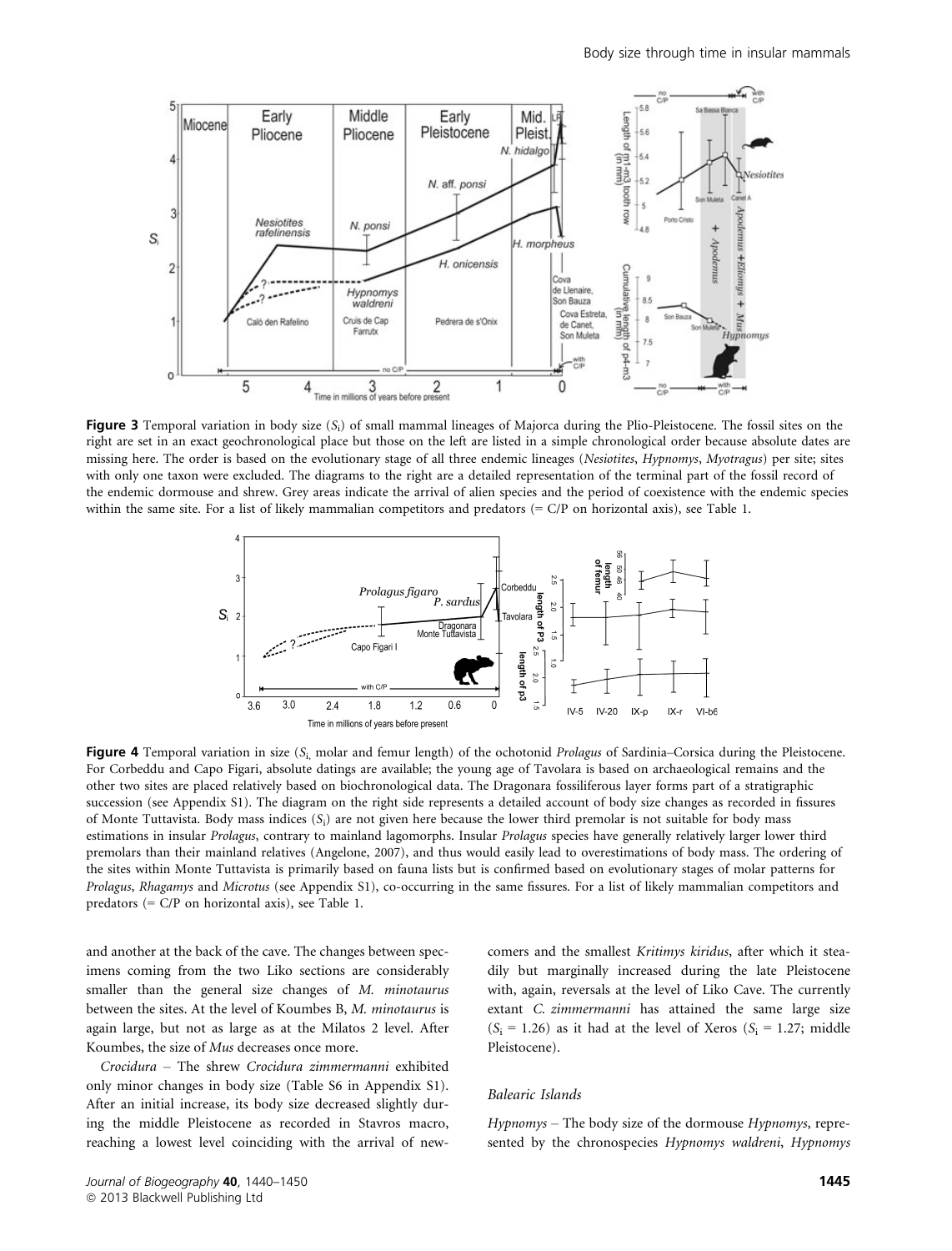

**Figure 5** Temporal variation in the size of the first upper molar of the three murid lineages (Mikrotia) and of the cricetid lineage (Hattomys) of the Gargano palaeo-island (late Miocene; Freudenthal & Martín-Suárez, 2010). Molar length is indicated on the vertical scale in tenths of millimetres. The vertical lines represent the ranges of the molar lengths in the various populations. The non-fluctuating, straight line for the middlesized Mikrotia is artificial; this is how Freudenthal reconstructed the biochronology: larger specimens were considered younger. Rinaldo & Masini (2009) re-ordered the fissures based on dental morphology of relevant taxa and found only minor deviations from the pattern represented here (see Appendix S1). Redrawn from Freudenthal (1976, Fig. 4).

onicensis and Hypnomys morpheus, increased gradually (Fig. 3, Tables S4 & S5 in Appendix S1) [the yet undescribed earliest form from Caló den Rafelino (Rofes et al., 2012) has not been included]. The largest specimens of  $Hypnomys$  ( $S_i = 3.13$ ; Cala Blanes) in our data set occurred during the late Pleistocene, after which it decreased slightly in size but never reached the size of its immediate preceding chronospecies. At some point after its decline in size, Hypnomys went extinct.

By the end of the late Pleistocene, alien rodents entered the Balearics. Hypnomys is found together with the field mouse Apodemus sylvaticus (in Canet; Reumer, 1980) and with Eliomys quercinus [in Cova des Moro, dated 13,500– 11,800 bc (calibrated); Bover & Alcover, 2008]. The last occurrence of H. morpheus is 4840–4690 bc (calibrated) in Cova de sa Tossa Alta (Bover & Alcover, 2008).

Nesiotites – Body size of the shrew Nesiotites, represented by the chronoseries Nesiotites rafelinensis, Nesiotites ponsi, Nesiotites aff. ponsi and Nesiotites hidalgo, shows an overall trend of increase through time (Fig. 3, Tables S7 & S8 in Appendix S1). The initial body size increase was large, but this trend soon attenuated, with perhaps even a slight reversal at the level of the second chronospecies, N. ponsi. After reaching a maximum size ( $S_i = 4.68$ ) at the end of the Pleistocene, Nesiotites underwent a slight decrease in size just before its extinction, sometime after the first appearance of Mus and Eliomys. The last

1446

occurrence of Nesiotites is 3030–2690 bc (calibrated) in Cova des Garrover (Bover & Alcover, 2008).

#### Sardinia

Prolagus – Prolagus figaro, which evolved from mainland Prolagus michauxi, and the larger Prolagus sardus (Fig. 4; Table S10 in Appendix S1) are clearly identifiable by their dental morphology (Angelone et al., 2008), and probably constitute chronospecies, based amongst others on the very limited overseas dispersal ability of lagomorphs.

Prolagus sardus (max  $S_i = 2.75$ ) exhibited small-scale fluctuations in the lengths of the third premolars and the femur (Fig. 5; Table S12 in Appendix S1) during the time period represented by the Monte Tuttavista fissure fillings. The two youngest samples show a small inversion of the size trend.  $S_i$ values cannot be calculated here due to the lack of reliable equations based on third premolars, while data on the femur of the putative ancestor are not available. Although the species was commonly found in archaeological sites and persisted on the island until historical time, its size variation during the Holocene (if any) has not been studied. Our Holocene sample is limited to one site where the endemic small mammals co-occurred with newcomers (Apodemus, Rattus, Eliomys and Mus). The body size of Prolagus here is smaller than in any late Pleistocene site.

### Gargano

Mikrotia, Hattomys – A steady increase in body size of both murids (Mikrotia) and hamsters (Hattomys) is seen in the lower part of the stratigraphy, but just before the extinction of the hamsters an even larger murid and a smaller murid lineage appear in the fossil record (Fig. 5). The hamster lineage seems to slightly decrease in size just before its extinction. At the last appearance of the hamsters, a full size range is present in the murid record with three distinct morphotypes, including the giant Mikrotia magna. Size fluctuations are observed in all lineages, except for the middle-sized lineage in which the lack of fluctuation is an artefact of the biostratigraphical method applied (see caption of Fig. 5). The extinction of Mikrotia does not coincide with new arrivals but is entirely due to submergence of the entire island.

# DISCUSSION

The temporal trends in body size of insular mammals from the fossil record conform to predictions of our hypothesis of ecological release as a mechanism for the island rule, with small mammals evolving towards larger size when no mammalian competitors or predators are present. This trend is much less pronounced and is sometimes reversed when the islands are colonized by mammalian competitors or predators.

Such shifts in evolutionary trends probably reflect reversals in selective pressures (sensu Lomolino, 2010). The five cases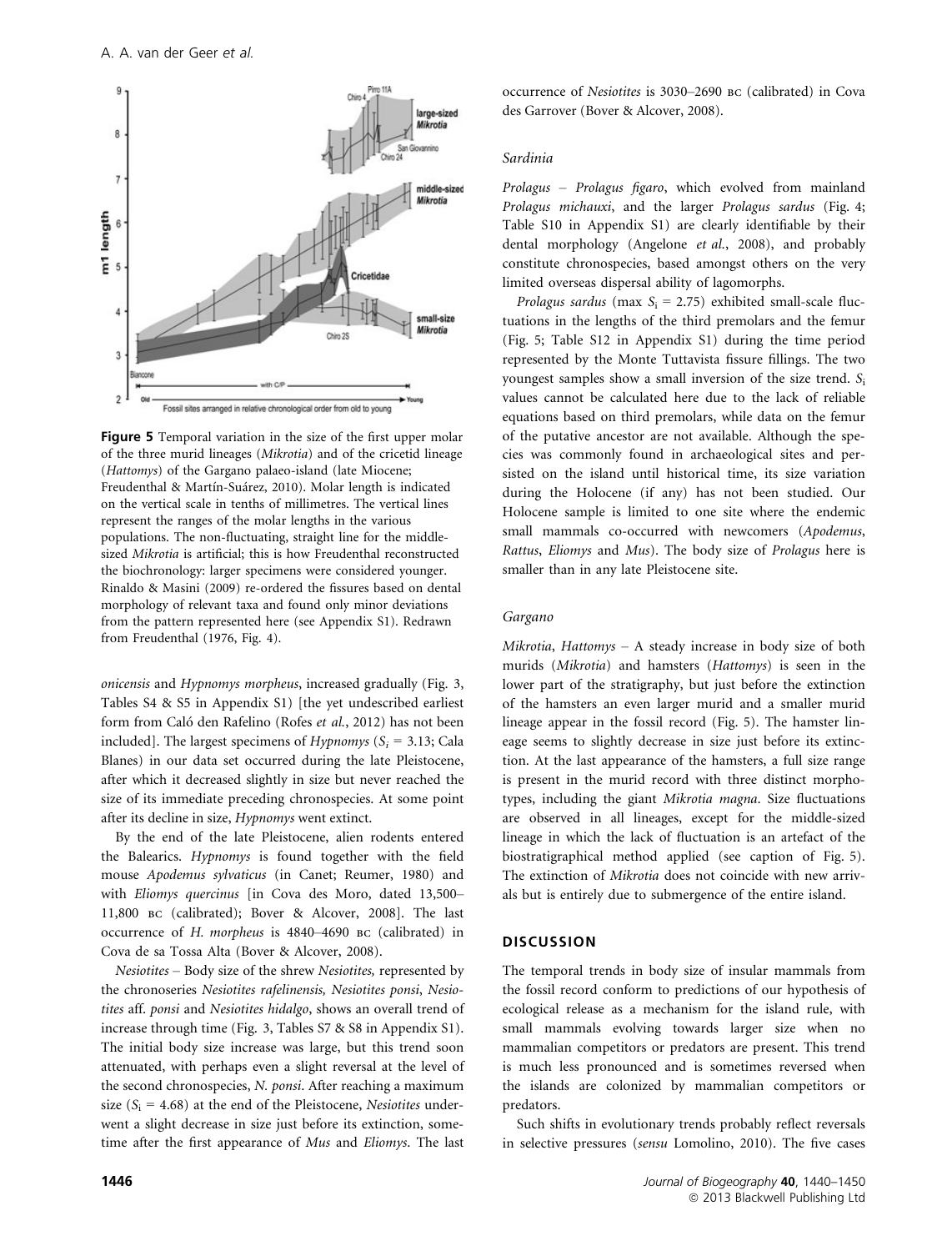of body size shifts in response to reversals in ecological pressures studied here include the Cretan Kritimys (newcomer: Mus musculus) in the middle Pleistocene, the Balearic Hypnomys and Nesiotites (newcomers: Eliomys quercinus and Apodemus sylvaticus) and the Cretan Mus minotaurus (newcomers: Mus musculus with Neolithic settlers) at the end of the Pleistocene and Prolagus sardus (newcomers: Mus, Rattus, Apodemus and Eliomys with Neolithic settlers) in the early Holocene. Interestingly, and perhaps significantly, these endemic species all went extinct following their size decrease. Consistent with what we report here, others have noted earlier that body size changes of insular fossil proboscideans is not as extreme when they co-occur with competitors or predators (including humans; Sondaar, 1977; van den Bergh et al., 1996, 2008; Sondaar & van der Geer, 2005; Palombo, 2007, 2009).

An opposite effect of the introduction of a competitor on body size evolution seems to be observed in the Cretan shrew Crocidura zimmermanni during the Holocene. This shrew increased in size after the introduction of two competitive shrews (Crocidura suaveolens and Suncus etruscus). Reumer (1986) explains this as ecological displacement away from its earlier, lowland distribution towards higher regions where size increase may be an adaptation for lower temperatures (see Smith et al., 1995; Smith & Betancourt, 2003).

In six or seven (see below) other cases, however, body size appeared to fluctuate without any contemporaneous change in ecological assemblage. These include Mus minotaurus (late Pleistocene), Crocidura zimmermanni (middle–late Pleistocene), and possibly, with some restriction due to less robust chronologies, Kritimys and Prolagus sardus (middle Pleistocene), Mikrotia and Hattomys (late Miocene), and Nesiotites (Pliocene). These seemingly anomalous fluctuations might be explained by climate oscillations. Warming environmental conditions are expected to promote smaller body sizes (Bergmann's rule; Bergmann, 1847; Smith et al., 1995; Smith & Betancourt, 2003; Millien et al., 2006) and thus reverse the island rule trend predicted for small mammals (see also Lomolino et al., 2012). Mayhew (1977) has previously suggested that the size fluctuations of Mus minotaurus might be related to the periodically changing climatic conditions of the late Pleistocene. This is supported by data on temperature, because the Liko Cave specimens [marine isotope stage (MIS) 5c; corresponding to a considerably warmer period than Koumpes Cave specimens] are smaller than Koumpes Cave specimens (MIS 3). Co-occurring Crocidura zimmermanni show a comparable size difference and direction of difference. Within Liko Cave, the minor size fluctuations of Mus may match the climate fluctuations where the largest specimens occurred during the intermediate cold and dry phase of the period 105,000–87,000 years ago (Caron et al., 2009).

Fluctuations in climate may have also influenced body size evolution of Kritimys and Prolagus sardus, but no absolute data are available to confirm this. Preliminary results of an analysis on  $\delta^{18}O$  values obtained from the teeth and bones

of P. sardus tentatively suggest that a positive correlation exists between femur dimensions and temperature (Boldrini & Palombo, 2010) and thus, inter alia, between body mass and temperature. As far as Nesiotites is concerned, the temporary break during the middle Pliocene in its trend towards gigantism is suggested to be due to the same crisis that led to the extinction of practically all mammalian lineages except for Nesiotites, Myotragus and Hypnomys (Rofes et al., 2012).

We note that short-term climatic fluctuations may indeed influence body mass, but in a variety of ways that are generally inconsistent with our predictions. Warming trends may be associated with increased fat tissue and, thus, an increase in live body mass during boom (warm) phases of boom-orbust fluctuations. The estimated body size we use here, however, is not based on fat tissue and live body mass, but on skeletal measurements. Alternatively, one might speculate that colonizations of competitors or predators may have been associated with cooling trends – that is, coincident with reduced sea levels and exposure of land bridges during glacial periods. According to the spatial and temporal trends associated with Bergmann's rule (Smith et al., 1995; Smith & Betancourt, 2003), however, body size (live and skeletal) is expected to increase during glacial periods, while the arrival of competitors or predators is predicted to have the opposite effect in the species we study here.

One especially important insight from these and other studies of the insular, fossil record is that the impact of the arrival of alien competitors and predators (including ancient as well as recent hominids) may not be restricted to altering initial trends in body size evolution, but might sometimes coincide with the eventual extinction of the resident species (Bover & Alcover, 2008). Of the six extinctions we noted here [Kritimys catreus, Mus minotaurus, Nesiotites hidalgo, Hypnomys morpheus, Prolagus sardus, omitting the one due to flooding (Mikrotia)], all except for Hattomys were subsequent to the arrival of a mammalian competitor.

Taken together, the dynamic patterns discussed here are consistent with those described in Wilson's theory of taxon cycles (Wilson, 1959, 1961), and, in particular, with the adaptation of this theory proposed by Roughgarden & Pacala (1989) to explain body size dynamics in Anolis lizards of the Lesser Antilles. According to their model, the first colonist and sole resident Anolis species evolves towards an optimum or characteristic body size and more specialized niche, only to be displaced and ultimately extirpated when a second Anolis colonizes the island and reinitiates the cycle.

## CONCLUSIONS

Despite the challenges of reconstructing the abiotic and ecological characteristics of ancient environments, the patterns discussed here for body size variation of palaeo-insular mammals over time strongly support the ecological hypothesis of body size evolution. As is generally known, on the mainland and on relatively balanced and ecologically rich palaeoislands, interacting lineages of mammals are subject to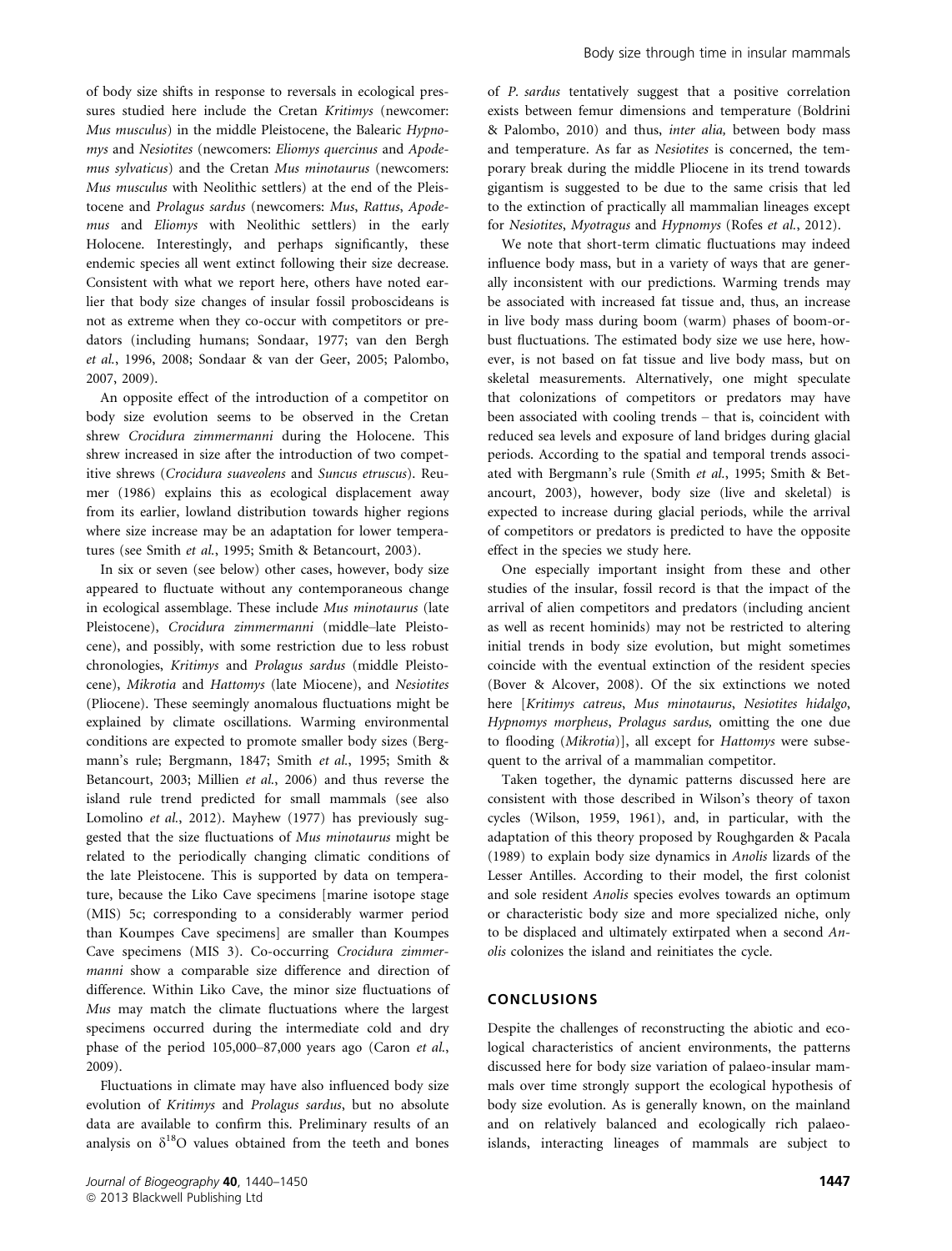ecological character displacement – resulting in divergence in body size. On islands with depauperate and unbalanced assemblages, however, release from these ecological interactions appears to have resulted in adaptive radiations of some lineages, and body size dynamics consistent with the island rule (i.e. convergence on the size of intermediate but absent species) in others. However, after colonization by ecologically significant mammals, these trends were often reversed because 'natives' may have become entrained in ecological and evolutionary taxon cycles, ultimately punctuated by extinction of the native species.

# ACKNOWLEDGEMENTS

We are grateful to Chiara Angelone, Tassos Kotsakis, Lorenzo Rook, John de Vos, Lars van den Hoek Ostende, Bas van der Geer and the late David Mayhew for their valuable comments and advice, and to Serge Legendre and Philip Gingerich for their help with the literature. We thank Reinier van Zelst (Leiden), Loic Costeur and Martin Schneider (Basel), Wilma Wessels and Hans de Bruijn (Utrecht) for visiting the collections in their care. The paper has been greatly improved by the comments and suggestions of the editor and four anonymous referees, to whom we are thankful. Part of this research was supported by US National Science Foundation grants 1028470 and 1028145.

# **REFERENCES**

- Angelone, C. (2007) Messinian Prolagus (Ochotonidae, Lagomorpha) of Italy. Geobios, 40, 407–421.
- Angelone, C., Tuveri, C., Arca, M., López Martínez, N. & Kotsakis, T. (2008) Evolution of Prolagus sardus (Ochotonidae, Lagomorpha) in the Quaternary of Sardinia Island (Italy). Quaternary International, 182, 109–115.
- van den Bergh, G.D., Sondaar, P.Y., de Vos, J. & Aziz, F. (1996) The proboscideans of Southeast Asian islands. The Proboscidea: evolution and palaeoecology of elephants and their relatives (ed. by J. Shoshani and P. Tassy), pp. 240– 248. Oxford University Press, Oxford.
- van den Bergh, G.D., Awe, R.D., Morwood, M.J., Sutikna, T., Jatmiko, P. & Wahyu Saptomo, E. (2008) The youngest Stegodon remains in Southeast Asia from the Late Pleistocene archaeological site Liang Bua, Flores, Indonesia. Quaternary International, 181, 16–48.
- Bergmann, C. (1847) Ueber die Verhältnisse der Wärmeökonomie der Thiere zu ihrer Grösse. Göttinger Studien, 3, 595– 708.
- Boldrini, R. (2008) Microtus (Tyrrhenicola) henseli (Major, 1905) di Grotta dei Fiori (Sardegna Sudoccidentale): caratteri evolutivi e interpretazione biocronologica. Geologica Romana, 41, 55–64.
- Boldrini, R. & Palombo, M.R. (2010) Did temperature regulates limb length in the Sardinian endemic ochotonid Prolagus sardus? Convegno in memoria di Alberto Malatesta

(1915–2007), geologo e paleontologo. Abstracts, 12–13. Universita Roma Tre, Rome.

- Bover, P. & Alcover, J.A. (2008) Extinction of the autochtonous small mammals of Mallorca (Gymnesic Islands, Western Mediterranean) and its ecological consequences. Journal of Biogeography, 35, 1112–1122.
- Bover, P., Alcover, J.A., Michaux, J.J., Hautier, L. & Hutterer, R. (2010) Body shape and life style of the extinct Balearic dormouse Hypnomys (Rodentia, Gliridae): new evidence from the study of associated skeletons. PLoS ONE, 5, e15817.
- Bromham, L. & Cardillo, M. (2007) Primates follow the "island rule": implications for interpreting Homo floresiensis. Biology Letters, 3, 398–400.
- Brown, J.H., Marquet, P.A. & Taper, M.L. (1993) Evolution of body size: consequences of an energetic definition of fitness. The American Naturalist, 142, 573–84.
- Butler, P.M. (1980) The giant erinaceid insectivore Deinogalerix Freudenthal from the Upper Miocene of the Gargano, Italy. Scripta Geologica, 57, 1–72.
- Caron, V., Bernier, P. & Mahieux, G. (2009) Record of Late Pleistocene (Oxygen Isotopic Stage 5) climate changes during episodes of karst development on the Northern coast of Crete: sequence stratigraphic implications. Palaeogeography, Palaeoclimatology, Palaeoecology, 277, 246–264.
- Case, T.J. (1978) A general explanation for insular body size trends in terrestrial vertebrates. Ecology, 59, 1–18.
- Dollo, L. (1893) Les lois de l'évolution. Bulletin de la Société Belge de Géologie de Paléontologie et d'Hydrologie, 7, 164-166.
- Fooden, J. & Albrecht, G.H. (1993) Latitudinal and insular variation of skull size in crab-eating macaques (Primates, Cercopithecidae: Macaca fascicularis). American Journal of Physical Anthropology, 92, 521–538.
- Freudenthal, M. (1976) Rodent stratigraphy of some Miocene fissure fillings in Gargano (prov. Foggia, Italy). Scripta Geologica, 37, 1–23.
- Freudenthal, M. (1985) Cricetidae (Rodentia) from the Neogene of Gargano (Prov. of Foggia, Italy). Scripta Geologica, 77, 29–74.
- Freudenthal, M. & Martín-Suárez, E. (2010) The age of immigration of the vertebrate faunas found at Gargano (Apulia, Italy) and Scontrone (l'Aquila, Italy). Comptes Rendus Palevol, 9, 95–100.
- van der Geer, A. (2008) The effect of insularity on the Eastern Mediterranean early cervoid Hoplitomeryx: the study of the forelimb. Quaternary International, 182, 145–159.
- van der Geer, A., Lyras, G., de Vos, J. & Dermitzakis, M. (2010) Evolution of island mammals: adaptation and extinction of placental mammals on islands. Wiley-Blackwell, Oxford.
- Goldberg, E.E. & Igic, B. (2008) On phylogenetic tests of irreversible evolution. Evolution, 62, 2727–2741.
- Grant, P.R. & Grant, R. (2006) Evolution of character displacement in Darwin's finches. Science, 313, 224–226.
- Hautier, L., Bover, P., Alcover, J.A. & Michaux, J. (2009) Mandible morphometrics, dental microwear pattern, and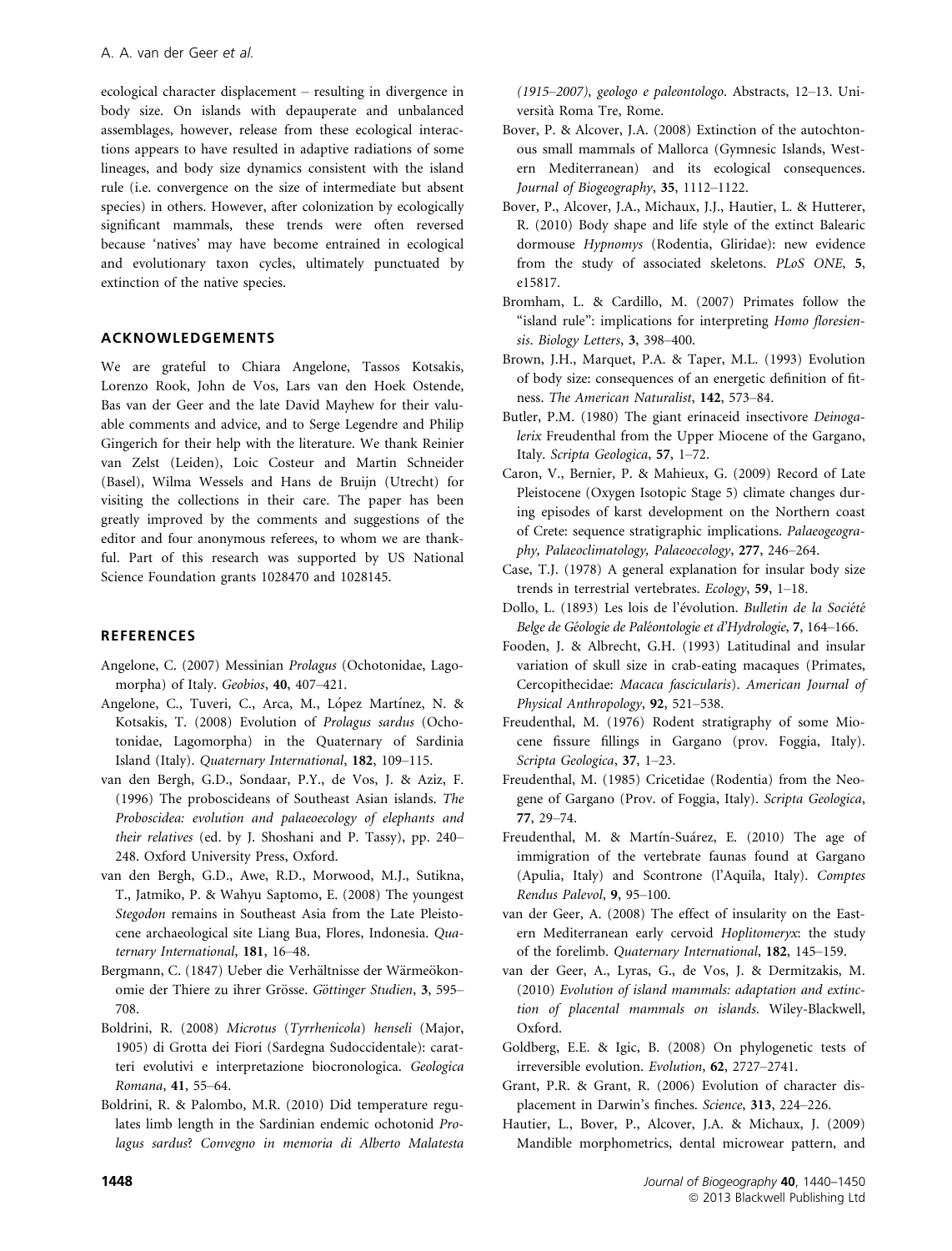palaeobiology of the extinct Balearic Dormouse Hypnomys morpheus. Acta Paleontologica Polonica, 54, 181–194.

- Heaney, L.R. (1978) Island area and body size of insular mammals: evidence from the tri-colored squirrel (Callosciurus prevosti) of Southeast Asia. Evolution, 32, 29– 44.
- Köhler, M., Moyà-Solà, S. & Wrangham, R.W. (2008) Island rules cannot be broken. Trends in Ecology and Evolution, 23, 6–7.
- Kuss, S.E. (1970) Abfolge und Alter der pleistozänen Säugetierfaunen der Insel Kreta (Griechenland). Berichte der Naturforschenden Gesellschaft zu Freiburg im Breisgau, 59, 137–168.
- Lister, A.M. (1989) Rapid dwarfing of red deer on Jersey in the Last Interglacial. Nature, 342, 539–542.
- Lister, A.M. (1996) Dwarfing in island elephants and deer: processes in relation to time of isolation. Symposia of the Zoological Society of London, 69, 277–292.
- Lomolino, M.V. (1985) Body size of mammals on islands: the island rule reexamined. The American Naturalist, 125, 310–316.
- Lomolino, M.V. (2000) Ecology's most general, yet protean pattern: the species–area relationship. Journal of Biogeography, 27, 17–26.
- Lomolino, M.V. (2005) Body size evolution in insular vertebrates: generality of the island rule. Journal of Biogeography, 32, 1683–1699.
- Lomolino, M.V. (2010) Four Darwinian themes on the origin, evolution and preservation of island life. Journal of Biogeography, 37, 985–994.
- Lomolino, M.V., Sax, D.F., Palombo, M.R. & van der Geer, A.A. (2012) Of mice and mammoths: evaluations of causal explanations for body size evolution in insular mammals. Journal of Biogeography, 39, 842–854.
- Lyras, G.A., Dermitzakis, M.D., van der Geer, A.A.E., van der Geer, S.B. & de Vos, J. (2008) The origin of Homo floresiensis and its relation to evolutionary processes under isolation. Anthropological Science, 117, 33–43.
- Lyras, G.A., van der Geer, A. & Rook, L. (2010) Body size of insular carnivores: evidence from the fossil record. Journal of Biogeography, 37, 1007–1021.
- Mayhew, D.F. (1977) The endemic Pleistocene murids of Crete I-II. Proceedings of the Koninklijke Akademie van Wetenschappen (Series B), 80, 182–214.
- Mayr, E. (1956) Geographical character gradients and climatic adaptation. Evolution, 10, 105–108.
- McFarlane, D.A., MacPhee, R.D.E. & Ford, D.C. (1998) Body size variability and a Sangamonian extinction model for Amblyrhiza, a West Indian megafaunal rodent. Quaternary Research, 50, 80–89.
- Meiri, S., Dayan, T. & Simberloff, D. (2004a) Carnivores, biases and Bergmann's rule. Biological Journal of the Linnean Society of London, 81, 579–598.
- Meiri, S., Dayan, T. & Simberloff, D. (2004b) Body size of insular carnivores: little support for the island rule. The American Naturalist, 163, 469–479.
- Meiri, S., Meijaard, E., Wich, S.A., Groves, C.P. & Helgen, K.M. (2008) Mammals of Borneo – small size on a large island. Journal of Biogeography, 35, 1087–1094.
- Meiri, S., Simberloff, D. & Dayan, T. (2011) Communitywide character displacement in the presence of clines: a test of Holarctic weasel guilds. Journal of Animal Ecology, 80, 824–834.
- Melis, R.T., Ghabel, B., Boldrini, R. & Palombo, M.R. (2012) The Grotta dei Fiori (Sardinia, Italy) stratigraphical successions: a key for inferring palaeoenvironment evolution and updating the biochronology of the Pleistocene mammalian fauna from Sardinia. Quaternary International, 288, 81–96.
- Millien, V. (2006) Morphological evolution is accelerated among island mammals. PLoS Biology, 4, e321.
- Millien, V., Lyons, S.K., Olson, L., Smith, F.A., Wilson, A.B. & Yom-Tov, Y. (2006) Ecotypic variation in the context of global climate change: revisiting the rules. Ecology Letters, 9, 853–869.
- Mooney, H.H. & Cleland, A.A. (2001) The evolutionary impact of invasive species. Proceedings of the National Academy of Sciences USA, 98, 5446–5451.
- Ognev, S. (1963) Mammals of the U.S.S.R. and adjacent countries, Vol. 6, Rodents. Israel Program for Scientific Translations, Jerusalem.
- Palkovacs, E.P. (2003) Explaining adaptive shifts in body size on islands: a life history approach. Oikos, 103, 37–44.
- Palombo, M.R. (2004) Dwarfing in insular mammals: the endemic elephants of Mediterranean islands. Miscelánea en homenaje a Emiliano Aguirre, Vol. 2, Paleontología (ed. by E. Baquedano Pérez and S. Rubio Jara), pp. 355-371. Museo Arqueológico Regional, Madrid.
- Palombo, M.R. (2007) How can endemic proboscideans help us understand the "island rule"? A case study of Mediterranean islands. Quaternary International, 169–170, 105– 124.
- Palombo, M.R. (2009) Body size structure of the Pleistocene mammalian communities from Mediterranean Islands: what support for the "island rule"? Integrative Zoology, 4, 341–356.
- Palombo, M.R. & Giovinazzo, C. (2005) Elephas falconeri from Spinagallo Cave (South-Eastern Sicily, Hyblean Plateau, Siracusa): brain to body weight comparison. Proceedings of the International Symposium "Insular Vertebrate Evolution: the Palaeontological Approach" (ed. by J.A. Alcover and P. Bover). Monografies de la Societat d'Historia Natural de les Balears, 12, 255–264.
- Raia, P. & Meiri, S. (2006) The island rule in large mammals: paleontology meets ecology. Evolution, 60, 1731–1742.
- Raia, P., Carotenuto, F. & Meiri, S. (2010) One size does not fit all: no evidence for an optimal body size on islands. Global Ecology and Biogeography, 19, 475–484.
- Rensch, B. (1938) Some problems of geographical variation and species-formation. Proceedings of the Linnean Society of London, 150, 275–285.